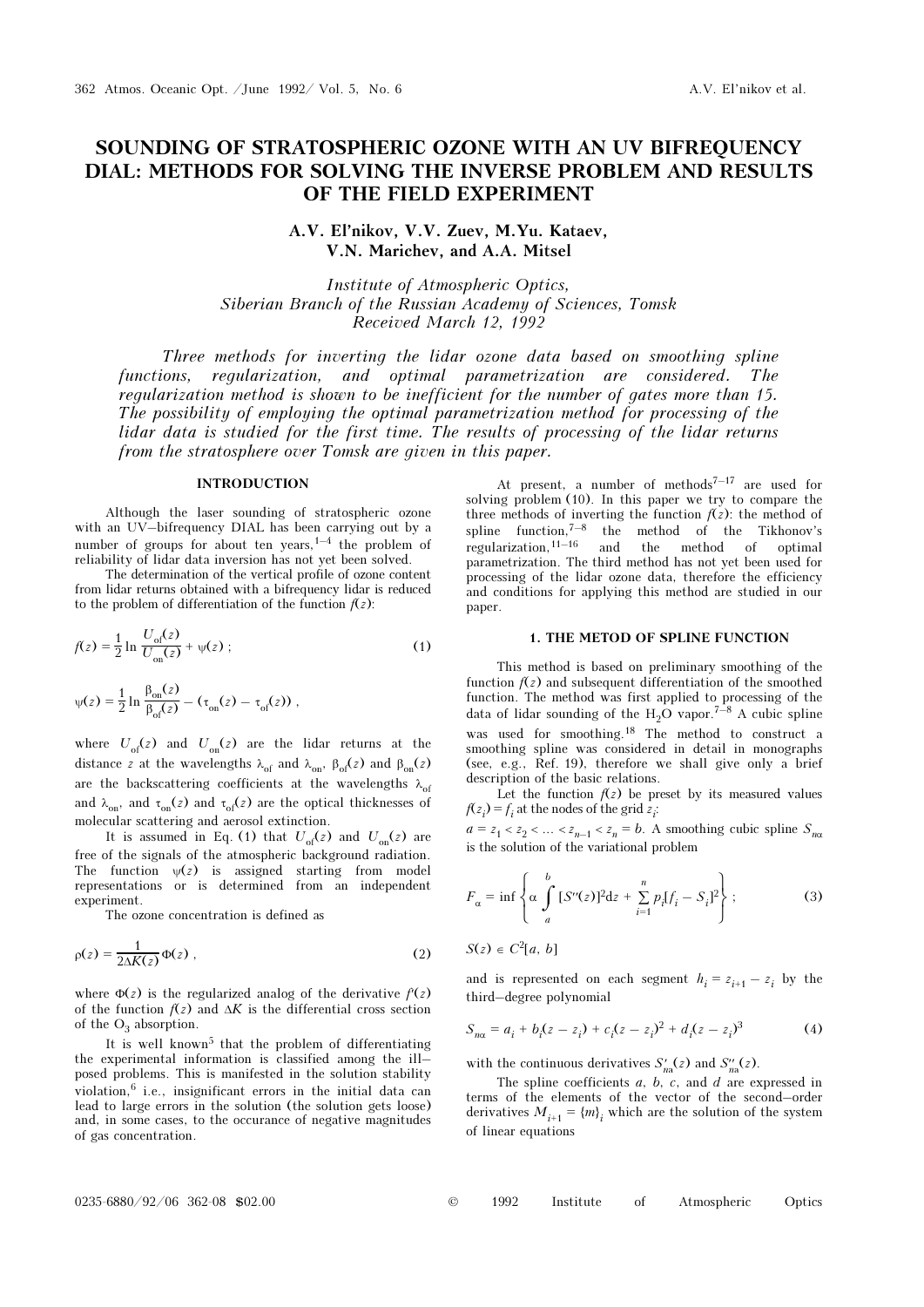$$
(\alpha HP^{-1}H^{\mathrm{T}} + A)m = Hf \tag{5}
$$

with the boundary conditions  $M_1 = M_n = 0$ .

Here  $\alpha$  is the scalar ( $\alpha > 0$ ) which has the meaning of the smoothing parameter. The components of the matrices  $H$  and A are expressed in terms of the elements of the sequence  $h_i = z_{i+1} - z_i$ :

$$
A_{i,i} = (h_i + h_{i+1})/3, i = 1, ..., n - 2;
$$
  
\n
$$
A_{i,i+1} = A_{i+1,i} = h_{i+1}/6, i = 1, ..., n - 3;
$$
  
\n
$$
H_{i,i} = 1/h_i; H_{i,i+1} = -(1/h_i + 1/h_{i+1}), i = 1, ..., n - 2;
$$
  
\n
$$
H_{i,i+2} = 1/h_{i+1}, i = 1, ..., n - 2;
$$

where P is the diagonal matrix:  $P = \text{diag}\{p_1, ..., p_n\}$ .<br>System (5), with the symmetric positively deter-

System (5) with the symmetric positively determined five–diagonal  $(n-2)*(n-2)$  matrix has a unique solution and is calculated by the pass technique.18 After finding the elements of the vector  ${m \choose i} = M_{i+1}$ ,  $i = 1, ..., n-2$ , the spline coefficients  $S_{n\alpha}(z)$  are determined from the relations<sup>19</sup>

$$
a_i = f_i - \{\alpha F^{-1}H^{\mathrm{T}}m\}_i, \quad i = 1, ..., n ;
$$
  
\n
$$
b_i = (a_{i+1} - a_i) / h_i - h_i (2M_i + M_{i+1}) / 6, \quad i = 1, ..., n - 1 ;
$$
  
\n
$$
c_i = M_i / 2, \quad d_i = (M_{i+1} - M_i) / 6h_i, \quad i = 1, ..., n - 1 .
$$

The accuracy of construction of the spline  $S_{n\alpha}(z)$ depends strongly on the value of the smoothing parameter. At present, there are different criteria for searching  $\alpha$  (see Ref. 19). We use here three criteria: optimal, statistical principle of discrepancy, and a criterion of discrepancy. All of these criteria preassume the knowledge of the error in the measurement of the function  $f(z)$ . At the same time, the first two criteria require the information about the measurement error at each node z, while the third criterion requires that the averaged error for the entire range  $[z_1, z_n]$ be known. There also exists a criterion for selecting  $\alpha$  in the case of the unknown matrix of the measurement noise.<sup>8,19</sup>

The method of spline functions as applied to the solution of problem (1) was further developed in Ref. 10, where the procedure for constructing the descriptive cubic splines was suggested. The advantage of this approach is the possible application of an *a priori* information about  $f'(z)$  in the form of inequalities (e.g.,  $f'(z)$ ) > 0).

#### 2. THE REGULARIZATION METHOD

The Tikhonov regularization method for processing the lidar data was first used in Ref. 11 for solving the problem of sounding of the tropospheric humidity. In their subsequent papers $12-15$  the authors suggested that the lidar returns be processed separately for each wavelength. As applied to the solution of problem (1), the technique of calculation of the derivative  $\Phi(z) = f'(z)$  has the form<sup>14,15</sup>

$$
\Phi(z) = \frac{1}{2} \left[ (\ln U_{\text{of}}(z))' - (\ln U_{\text{on}}(z))' \right] + \psi'(z) , \qquad (6)
$$

where the regularized analogs obtained from the solution of the Fredholm equation of the first kind are used as  $(\ln U_{\text{of}}(z))'$ and  $(\ln U_{on}(z))'$ . This approach, in spite of the twofold increase of computation time, turns out to be useful in processing of the integrated lidar returns at the wavelengths  $\lambda_{\text{of}}$  and  $\lambda_{\text{on}}$  individually. In our problem we propose simultaneous integration of signals at two wavelengths; therefore,  $f(z)$  related to the measured lidar returns via relation (1) is used as a processable function.

The regularized solution  $\Phi(z) = f'(z)$  for problem (1) is determined from the Fredholm equation of the first kind

$$
\int_{a}^{b} K(x, z) \Phi(z) dz = g(x); \qquad (7)
$$

$$
g(x) = \int_{x}^{b} f(y) \, dy - f(a)(b - x) \tag{8}
$$

$$
K(x, z) = \begin{cases} b - x, & x \ge z \\ b - z, & x < z \end{cases} \tag{9}
$$

The transformation to algebraic form (7) is accomplished for the uniformly spaced grid with the step  $h = z_{i+1} - z_i$ . The formula of rectangles on a grid displaced at  $h/2$  is used as a generated surfacture. The also having at  $h/2$  is used as a numerical quadrature. The algebraic analog in a matrix form is

$$
K\Phi = g \tag{10}
$$

where k is the  $(n - 1)$ <sup>\*</sup> $(n - 1)$  matrix with the elements

$$
K(x, z) = \begin{cases} b - a - h(i - 0.5), i \ge j \\ b - a - h(j - 0.5), i < j \end{cases}
$$

 $\Phi$  is the  $(n - 1)$  – dimensional vector of the derivative  $f'(z)$ which is assigned at the nodes of the grid  $z_i + h/2$ , g is the  $(n - 1)$  – dimensional vector of the right side determined at the nodes of the displaced grid.

The regularized solution of problem (10) with the use of a first–order stabilizer is written down in the form6

$$
\Phi_{\alpha} = (K^{\mathrm{T}}K + \alpha B)^{-1}K^{\mathrm{T}}g \tag{11}
$$

where  $\beta$  is the finite–dimensional analog of the stabilizer derivative which has the form of a tridiagonal  $(n-1)^*(n-1)$ matrix with the elements

$$
B_{11} = p_1 + q_1/h^2; \quad B_{n-1,n-1} = p_{n-1} + q_{n-1}/h^2;
$$
  
\n
$$
B_{ii} = p_i + (q_{i+1} + q_i)/h^2, \quad i = 2, \dots, n-2;
$$
  
\n
$$
B_{i,i+1} = B_{i+1,i} = -q_i/h^2, \quad i = 1, \dots, n-1;
$$

where  $p_i$  and  $q_i$  are the weighting functions  $p(z)$  and  $q(z)$  at the nodes of the grid  $z_i$ .

The unknown parameter  $\alpha$  (the regularization parameter) enters into Eq. (1). In our paper the parameter  $\alpha$ is chosen against one of the two criteria: discrepancy or statistical discrepancy.

#### 3. METHOD OF OPTIMAL PARAMETRIZATION

This method is widely used for solving the problems of spaceborne sounding of the atmosphere (see, e.g., Ref. 21). Let us consider its possible applications to the problem of lidar sounding of ozone.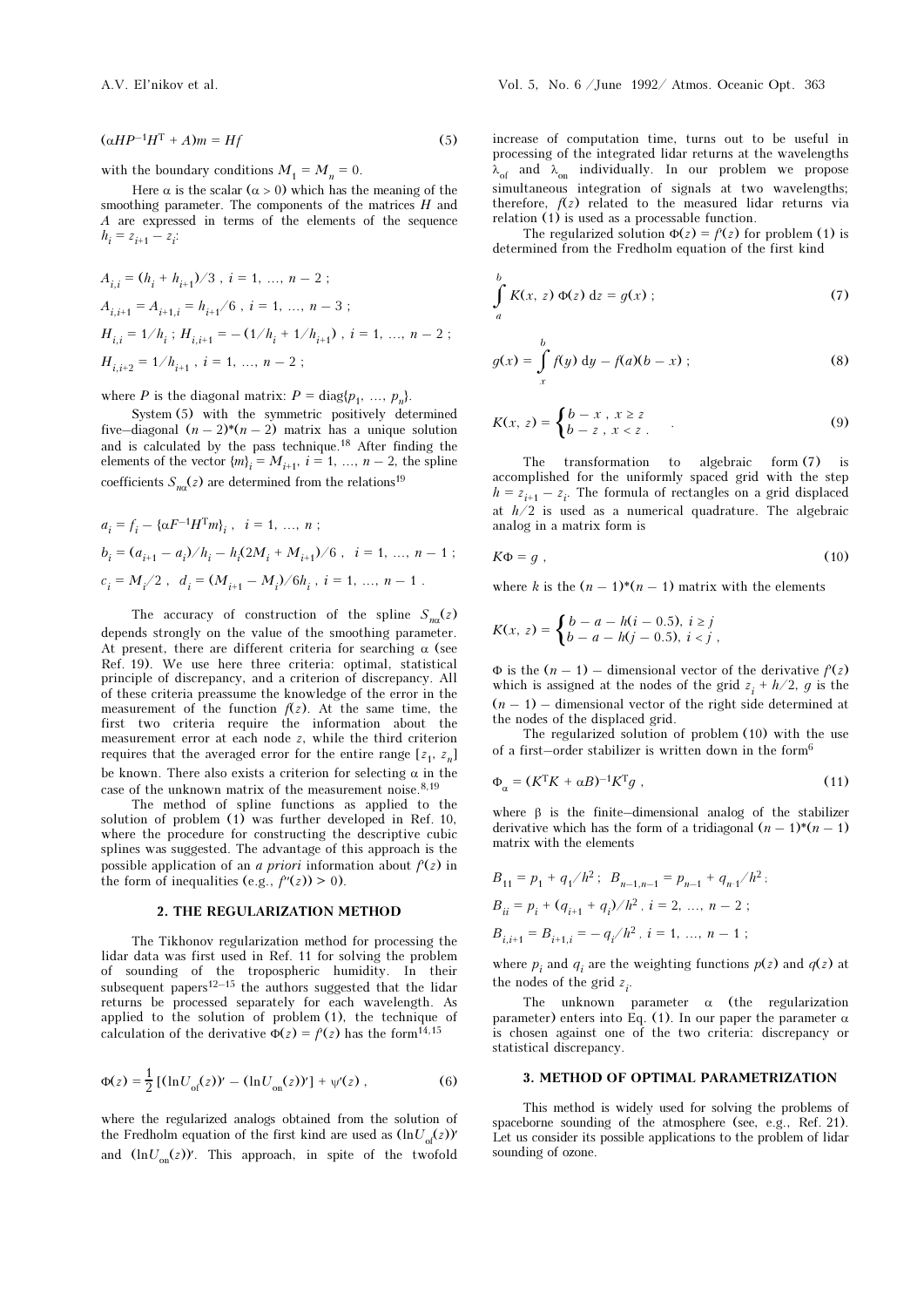The unknown function  $\Phi(z) = f'(z)$  is represented in the form

$$
\Phi(z) = \overline{\Phi}(z) + \tilde{\Phi}(z) \tag{12}
$$

where  $\overline{\Phi}(z)$  is the mean value of the function derived from the data of long standing and  $\tilde{\Phi}(z)$  is the deviation from the mean value.

Upon substituting Eq. (12) into Eq. (7), we obtain

$$
\int_{a}^{b} K(x, z) \tilde{\Phi}(z) dz = \tilde{g}(x) ;
$$
\n(13)

$$
\tilde{g}(x) = g(x) - \int_{a}^{b} K(x, z) \Phi(z) dz .
$$
 (14)

The unknown function here is  $\tilde{\Phi}(z)$ . The regularized solution of Eq. (11) with the right side  $\tilde{g}(x)$  can be used as  $\tilde{\Phi}(z)$ . Such an approach was employed in Ref. 16, in which the profile  $K_{\Omega_0}(z) \cdot \overline{\rho}(z)$  of the Krueger model was taken as the profile  $K_{\text{O}_3}(z) \cdot \overline{\rho}(z)$  of the Krueger model was taken as  $\overline{a}$  $\overline{\Phi}(z)$ . Here  $K_{\Omega}$  is the ozone absorptional cross section and  $\overline{p}(z)$  is the average profile of ozone.

However, the solution of  $\tilde{\Phi}(z)$  can be found differently. Let us assume that in addition to the mean value  $\overline{\Phi}(z) = K_{\Omega_0}(z)\overline{\rho}(z)$ , the empirical eigenvectors of ozone  $t_k(z)$ ,  $k = 1, ..., m$  are also known. We now expand  $\Phi(z)$  into a series in the system  $t_k(z)$ 

$$
\tilde{F}(z) = K_{\text{O}_3}(z) \sum_{k=1}^{m} b_k t_k(z) \tag{15}
$$

The optimal parametrization means that this system with the preset number of eigenvectors  $t_k(z)$ , provides minimum variance of the residual term of the expansion compared to any other orthonormalized system of functions.20 In practice, the first eigenvectors corresponding to the maximum eigenvalues are used as a rule. Thus, for the humidity profile it is sufficient to use two or three first eigenvectors, and the residual variance will be  $\lt$  10% (see Ref. 10). For ozone, it is necessary to substitute into Eq. (15) from six to eight vectors to provide the variance of the residual term  $\approx$  (5–8)% (see Refs. 22 and 23), i.e., of m vectors it is sufficient to take  $\tilde{m} = 6-8$  vectors  $t_k(z)$ .

By substituting Eq. (15) into Eq. (13), we obtain the system of linear equations for the unknown coefficients  $b_k$ 

$$
\sum_{k=1}^{m} R_{ik} b_k = \tilde{g}_i , \qquad (16)
$$

where

$$
R_{ik} = \sum_{j=1}^{n-1} K_{ij} t_k(j) , \ \ k = 1, \ \dots \ , \ \tilde{m} .
$$

Solution (16) obtained by the least–squares technique is given in the form

$$
b = (R^{\mathrm{T}}R)^{-1}R^{\mathrm{T}}\tilde{g} \tag{17}
$$

Here we have the system of linear equations in  $m$ unknowns. Having calculated the coefficients  $b_k$  from Eq. (17) we can reconstruct  $\Phi(z)$  using formulas (15) and  $(12)$ .

It should be noted that the method for optimal parametrization does not provide the stable solution of the inverse problem. Therefore, in addition to Eq. (17), we also consider the regularized solution

$$
b^{\alpha} = (R^{\text{T}}R + \alpha I)^{-1}R^{\text{T}}\tilde{g}
$$
 (18)

with insignificant distortion of the matrix of the system  $(\alpha = 10^{-6})$  which makes it possible to obtain a stable solution in all numerical experiments given that the noise level  $δ ≤ 0.1$ .

#### 4. NUMERICAL EXPERIMENT

A comparison between the spline–function and regularization methods was made at the first stage of numerical simulation. For the numerical simulation the following function was chosen

$$
\Phi(x) = \exp\{-\ln(2)((x - 0.5)/0.25)^2\}
$$

using it we calculated the function  $f(z) = \int \Phi(x) dx$ . To

imitate the measurement noise, the values of the function  $f(x)$  at the nodes  $z_i$ ,  $i = 1, ..., n$  were distorted with the use of the generator of normally random variables whose of the generator of normally random variables whose<br>variance was equal to  $\sigma_i^2 = \delta^2 \cdot f_i^2$ , where  $\delta$  is the relative error (the measurement noise).

Let us now analyze the results of numerical experiments on comparison of the solutions  $\Phi_{\text{sp}}$  and  $\Phi_{\text{reg}}$ <br>obtained using a subjectmential spling (ca) and the obtained using a cubic smoothing spline (sp) and the Tikhonov regularization method (reg). The smoothing and regularization parameters in both methods were determined against the criterion of statistical discrepancy. The number of nodes  $n$  increased from 10 to 40.

Depicted in Fig. 1 are the results of reconstructing  $\Phi_{\rm sp}$ (curve 2) and  $\Phi_{reg}$  (curve 3) for different number of nodes and the noise levels  $\delta = 0$  and 1%. The rigorous solution  $\Phi$ (curve 1) is also presented here for comparison. As the number of nodes  $n$  increases, the error in the reconstruction of  $\Phi_{reg}$  increases faster than the error in the reconstruction of  $\Phi_{\text{sp}}$  does. Thus, when the number of nodes  $n = 30$  even<br>for the zeneth poise level we observed ringles in the solution for the zeroth noise level we observed ripples in the solution  $\Phi_{reg}$  (Fig. 1*c*), and when  $n = 40$  the solution  $\Phi_{reg}$  got loose  $(Fig. 1d)$ .

The efforts to improve the solution  $\Phi_{reg}$  by varying  $\alpha$ <br>act provide the decised result. One of the approach to did not provide the desired result. One of the approach to improve the solution  $\Phi_{reg}$  is probably the refinement of the planeting  $\Phi_{reg}$  is computed with a longer word algorithm or the use of a computer with a longer word length (we used PC/AT–286). The other method to improve the solution  $\Phi_{reg}$  is to change the weighting<br>functions  $g(x)$  and  $g(x)$  in the matrix  $B$  (see Eq. (11)). In functions  $p(x)$  and  $q(x)$  in the matrix B (see Eq. (11)). In our numerical experiment these function were set equal to unity. In practice, it is most expedient to reconstruct  $\Phi_{\text{rec}}$ on a more widely spaced grid with the number of nodes, at which the solution is found, not more than 15. As can be seen from Fig. 1 as well as from the results of simulation for different noise levels, the solution  $\Phi_{\text{sp}}$  is found stably<br>for our gumber of podes and only point level up to  $5\%$ for any number of nodes and any noise level up to 5%.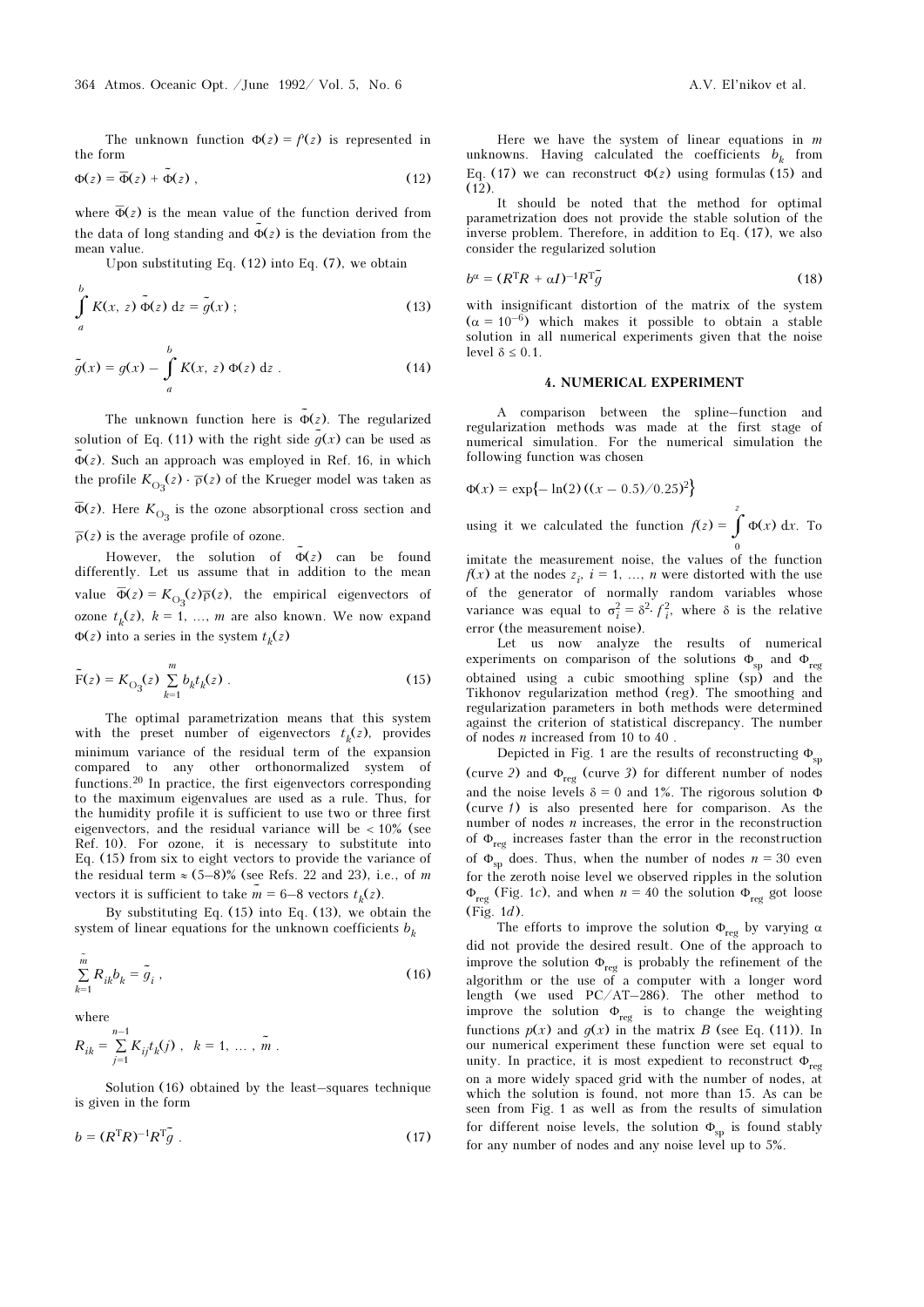By means of numerical simulation we study the effect of the noise model on the solution stability. In addition to a "normal" noise we simulated the perturabation of the  $f(z)$ function by a periodic noise (an alternating one). Figure 1h shows one of instances of reconstructing  $\Phi_{\text{sp}}$  and  $\Phi_{\text{reg}}$  for  $n = 20$  and for alternating points of the layer of  $4.0\%$  $n = 30$  and for alternating noise at the level of 10%.

It can be seen that  $\Phi_{sp}$  is stable while  $\Phi_{reg}$  starts to get loose at the last three points. It should be noted that a periodic noise is filtered much better than a conventionally normal noise. Due to this fact it becomes possible to obtain stable solutions  $\Phi_{\text{sp}}$  and  $\Phi_{\text{reg}}$  even for a noise level of  $20\%$ 30%.



FIG. 1. Comparison of the model function reconstruction using the spline–function and regularization methods. 1) exact function, 2) reconstruction by the spline–function method, 3) reconstruction by the regularization method,  $a-d$ ) 0% error;  $e-g$ ) 1% error; and h) 10% error.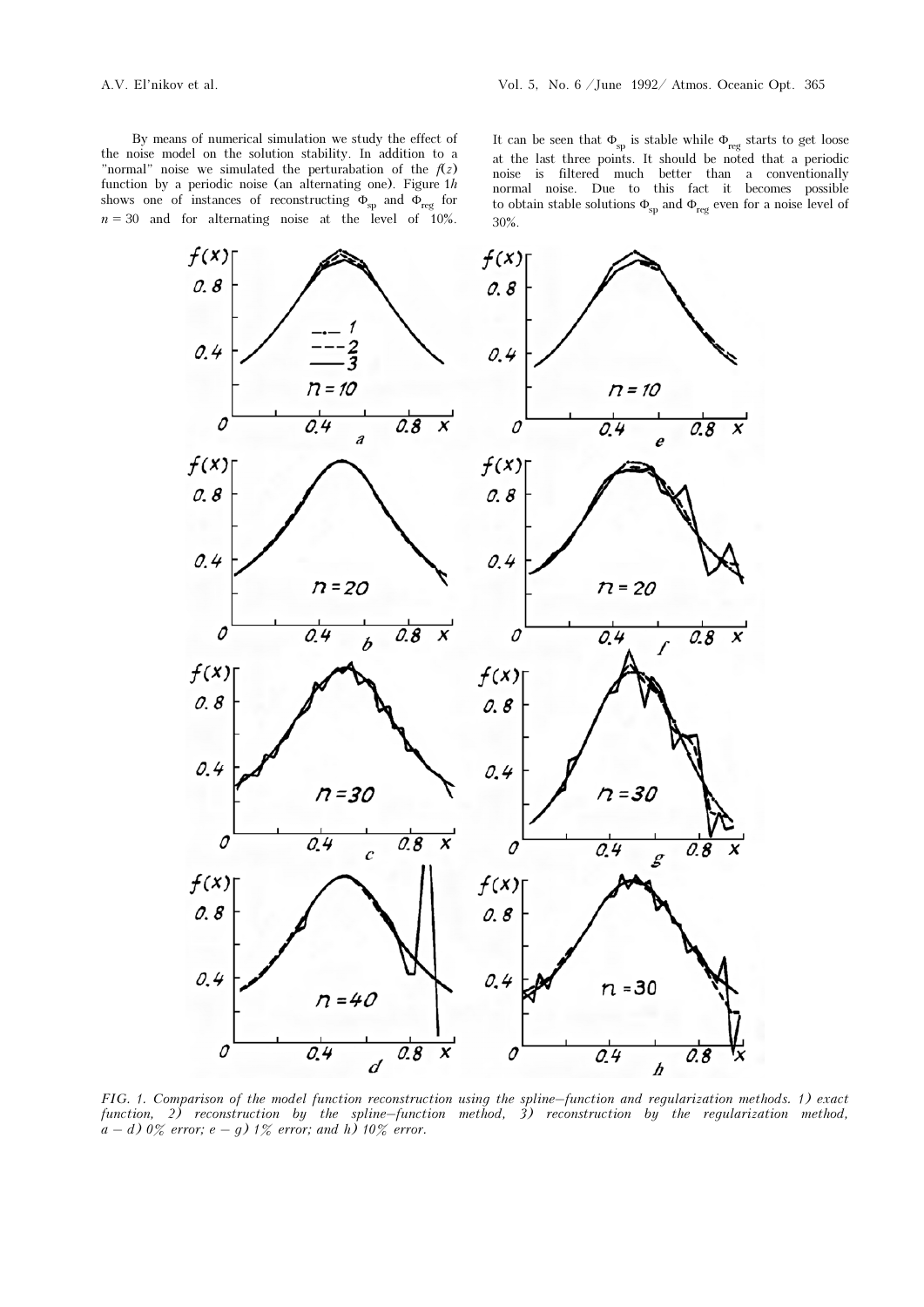Let us now proceed to a numerical simulation of the efficiency of the optimal parametrization method. To do this, let us make use of the statistical information about the average content of ozone  $P_{\text{O}_2}(z)$  and the covariation matrix  $C_{\text{O}_2}(z, z')$  derived at the Institute of Atmospheric Optics<sup>23</sup> from the radiozonde data obtained at the station Gus–Bei. Based on the initial matrix  $C_{\Omega}$  we constructed the eigenvectors  $t_k(z)$  and calculated the eigenvalues  $\mu_k$ , for  $k = 1, \ldots, 27.$ 

The inverse problem was simulated according to the following scheme:

1) The coefficients  $b_k$  for  $k = 1, ..., 27$  were simulated with the help of the generator of random variables with the parameters  $(0, \mu_k)$ .

2) A random component of the ozone pressure profile  $\tilde{P}_{\text{O}_0}(z)$  was calculated from Eq. (15) and then a random

 $\overline{a}$ ozone profile P $\overline{a}$  $(z) = \tilde{P}$  $\overline{a}$  $(z)$ ) +  $\overline{P}$  $\overline{a}$ (z) was calculated.

4) The optical depth  $f(z) = \int^{z}$  $\Phi(y)$  dy was calculated.

5) The values of  $f(z)$  so obtained at the nodes z were distorted with the help of a random generator of variables for simulating the measurement noise. Thus at this stage of simulation the function

$$
\tilde{f}(z) = f(z) + \xi(z)
$$

was taken as a measured function, where ξ stands for a random component.

6) The function

$$
\tilde{g}(z) = g(x) - \int_a^b K(x, z) \overline{F}(z) dz,
$$

was formed, where  $\tilde{\Phi}(z) = K_{\Omega_0}$ .  $\overline{P}_{\Omega_0}(z)$ . The grid over the variables x and z was taken uniformely spaced with a step of 0.5 km.

7) Inverse problem (18) was solved for  $b_k^a$  and the profile

$$
\Phi_{\text{op}}(x) = \overline{\Phi}(z) + K_{\text{O}_3}(z) \sum_{k=1}^8 b_k^{\alpha} t_k(z)
$$

was reconstructed.

In practice no statistical information about vertical correlations of ozone is available for a geographic site of lidar location. Therefore it is of great importance to study the efficiency of the optimal parametrization method not only with "its own" but with a "foreign" system of eigenvectors. The statistical ozone model at midlatitude was taken as a "foreign" system of eigenvectors for the Gus–Bei station.25

Figures 2a and 2b depict the results of reconstruction of  $\Phi_{\rm sp}(z)$  for "its own" (curve 2) and "foreign" (curve 3) systems of eigenvectors for two experimental schemes. In Fig. 2a the function  $f(z)$  was considered to be known for the entire range of altitudes from 0 to 30 km  $(a = 0)$ . In Fig. 2b the minimum altitude was  $a = 9$  km, i.e.,  $f(z)$  was "measured" between 9 and 30 km.

The suggested scheme of the numerical experiment with different minimum altitudes  $a$  enabled us to analyze the possibility of reconstructing the ozone content profile in

the troposphere from the data of sounding of stratospheric ozone. It can be seen from Figs. 2a and b that it is possible to determine the ozone profile for the entire range of altitudes from 0 to 30 km from the data on  $f(z)$ , while the information about  $f(z)$  above 9.5 km (in the numerical experiment in addition to  $a = 9$  km, the minimum altitudes  $a = 9.5$  and 10 km were also considered) does not allow the ozone profile in the troposphere to be reconstructed with sufficient accuracy. This is due to the fact that in the 9–10–km layer (Gus–Bei station) there exists an ozone pause. In the ozone–pause layer the sign of correlation changes. For the other regions the ozone–pause altitude can differ.

The third stage of simulating the problem of lidar sounding of ozone was accomplished based on the simulated lidar returns according to the following scheme:

1) Typical parameters of the lidar system operating on the basis of the induced Raman scattering conversion of the radiation with a wavelength of 308 nm into the radiation with a wavelength of 353 nm were prescribed as follows:  $\lambda_{on} = 308 \text{ nm}, E_0^{on} = 56 \text{ mJ}, A = 0.785 \text{ m}^2, \Delta H = 0.4 \text{ km}$  $\lambda_{on}$  = 308 nm,  $E_{0}^{on}$  = 56 mJ,  $A = 0.785$  m<sup>2</sup>,  $\Delta H = 0.4$  km<br>(strobe length),  $q_{on} = q_{of} = 8.575 \cdot 10^{-4}$  (lidar efficiency including a receiving–transmitting optical train, quantum yield of the photomultiplier, efficiency of the receiving aperture, transmission of the filter, and other losses),  $\lambda_{\text{of}}$  = 353 nm, and  $E_{0}^{\text{of}}$  = 20 mJ. The model coefficients of molecular scattering, aerosol extinction, and backscattering were borrowed from Ref. 25. The ozone absorption coefficients Kere borrowed from Ref. 25. The ozone absorption corresponding  $\lambda_{03} = 1.19 \cdot 10^{-19}$  cm<sup>2</sup> at  $\lambda_{0n} = 308$  nm (see Ref. 24).

2) The random ozone profile and the optical depth of ozone at  $\lambda_{on}$  and  $\lambda_{of}$  (see items 1–4 of the second stage of simulation) were simulated from the data obtained at the simulation) were simulated from the data obtained at the station Gus–Bei.

3) The lidar returns  $U_{\text{on}}$  and  $U_{\text{of}}$  were calculated with<br>titude step of 0.4 km for a single pulse within the 0. an altitude step of 0.4 km for a single pulse within the 0– 30 km altitude range with the use of the lidar equation in the single–scattering approximation.

4) The obtained signals were distorted with the help of the generator of random variables with the parameters  $(0, U_{on}/n)$  and  $(0, U_{of}/n)$ , where *n* is the number of pulses.

5) The function  $f(z)$  was calculated using Eq. (1) starting from an altitude of 9 km. It was then used as a "measured" function.

6) The inverse problem was solved using the three above–described methods and the solutions  $\Phi_{\rm sp}$ ,  $\Phi_{\rm reg}$ , and  $\Phi_{op}$  were found. The solution  $\Phi_{op}$  was obtained using both "its own" and "foreign" systems of eigenvectors corresponding to the averaged zonal model for the midlatitudes.<sup>21</sup>

Depicted in Figs.  $2c$  and  $d$  is the intercomparison of the solutions  $\Phi_{\rm sp}$ ,  $\Phi_{\rm reg}$ , and  $\Phi_{\rm op}$ . Figures 2c and d shows the solution  $\Phi_{\text{sp}}$  (curve 2) and  $\Phi_{\text{reg}}$  (curve 3) for 100 and 10 000 pulses at  $a = 9$  km as well as an exact profile of the ozone absorption oefficient (curve 1). The solution  $\Phi_{reg}$  was obtained with spatial resolution  $\Delta H = 1.2$  km at 14 points though the function  $f(z)$  was known with spatial resolution  $\Delta H = 0.4$  km at 42 points in the 9–30 km altitude range. As was shown above, for the large number of nodes the loss of stability in reconstructing the unknown function by the regularization method occurs. As can be seen from the figures, for the stable reconstruction of the ozone profile the signals must be integrated over a longer period of time.

Figures  $2e$  and  $f$  show the intercomparison of the solutions  $\Phi_{op}$  for "its own" (curve 2) and "foreign" (curve 3)<br>cystems of eigenvalues for a single pulse (Fig. 2a) and 1000 systems of eigenvalues for a single pulse (Fig. 2e) and 1000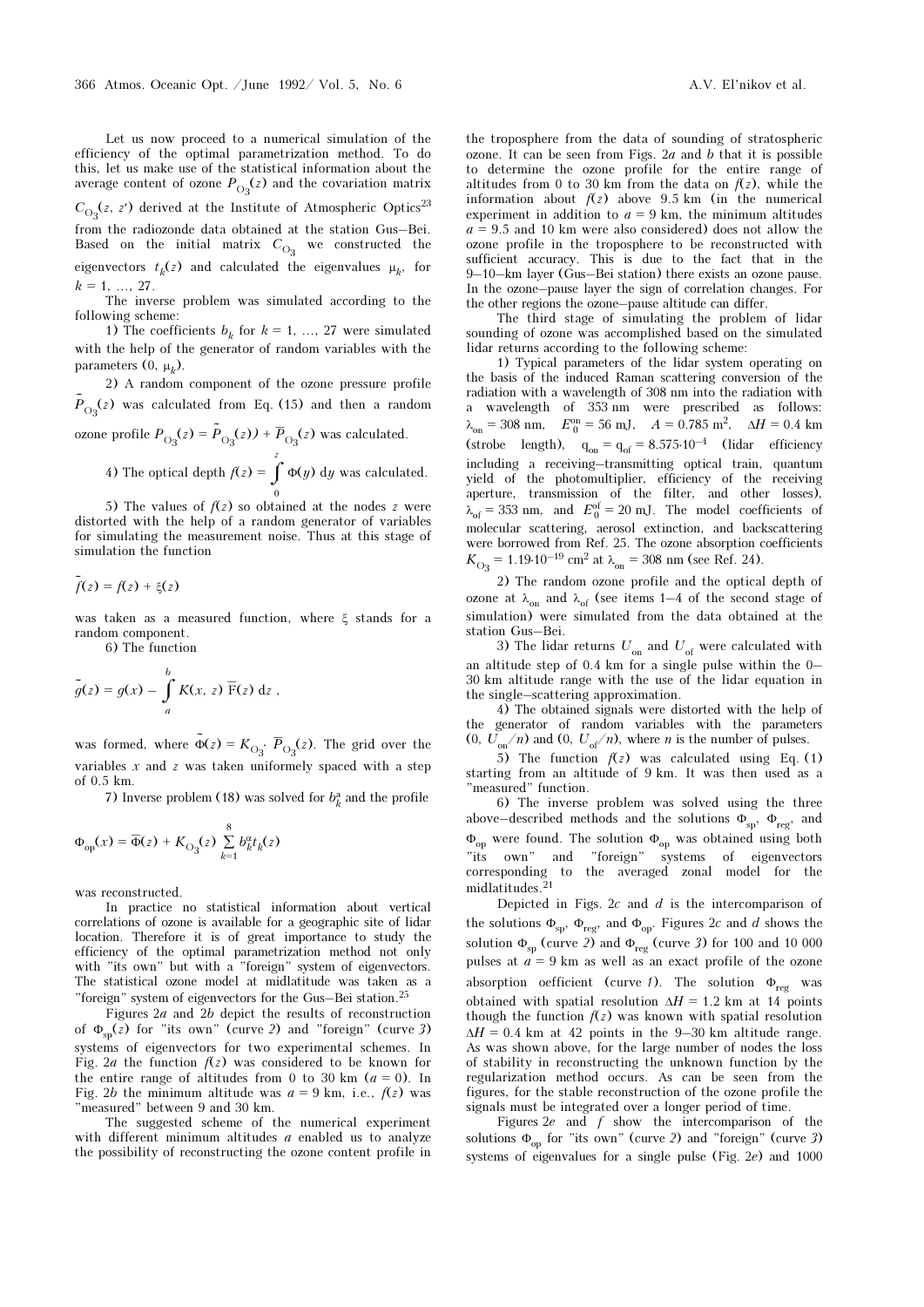pulses (Fig. 2f) at  $a = 9$  km compared with the exact profile (curve 1). As can be seen from the figures, the signal integration significantly improves quality of ozone profile reconstruction for both "its own" and "foreign" systems of eigenvectors. To reconstruct these profiles when solving the system of equations, the parameter  $\alpha$  was taken to be 10<sup>-6</sup> (see Eq. (18)).



FIG. 2. Results of the solution of the inverse problem by different methods: a and b) reconstruction of the profile  $\alpha_{\rm O_3}$  by<br>the optimal narametrization method based on "its exar" (owns 2) and "foreion" (owns 2) out the optimal parametrization method based on "its own" (curve 2) and "foreign" (curve 3) systems of eigenvectors. The optical depth is taken as a "measured" function. Curve 1 is for the rigorous solution.  $c - f$ ) reconstruction of  $\alpha_{O_3}$  based on<br>model lider natures a and d) the enline function (gurus 3) and negularization (gurus 3) mo model lidar returns: c and d) the spline–function (curve 2) and regularization (curve 3) methods; e and f) the optimal parametrization method.

#### 5. THE RESULTS OF PROCESSING THE LIDAR DATA

The lidar data on sounding of the stratospheric ozone over Tomsk were obtained in summer as part of the SATOR program on July 6, 8, 9, 11, 14, 20, 22, and 24, 1991. At some nights we obtained several runs of ozone sounding.

The laser sounding of the stratospheric ozone was carried out using a lidar with a 1–m receiving mirror and a Xe–Cl laser equipped with the converter of laser radiation intensity based on the effect of the induced Raman scattering on  $H_2$ . Blockdiagram of the lidar<br>(Eig 2) has the following bosic parameters: the local (Fig. 3) has the following basic parameters: the laser pulsewidth was 10 ns and the laser pulse repetition frequency was 70 Hz at  $\lambda_{on} = 308$  nm and  $\lambda_{of} = 353$  nm<br>and the laser pulse energy was 60 and 8 mJ, respectively. and the laser pulse energy was 60 and 8 mJ, respectively. The signals were recorded in the photocurrent pulse counting regime with gating for the gate length of  $\approx$  2.5 μs ( $\Delta z \approx 375$  m). The time of lidar signal integration over single sounding cycle was 30 min.

To process the real data, we employed the spline– function method. This method was chosen due to its highest stability with respect to the errors in the input data for any number of nodes. As was shown above, the regularization method is instable for the large number of nodes and inefficient because if requires much computational time. The decrease of the number of nodes improves the solution stability but, in this case, spatial resolution deteriorates. At present it is impossible to use the optimal parametrization method for processing of the real data due to the lack of the statistical data on the average ozone content over Tomsk. The use of the "foreign" average profile can lead to uncontrolled errors in reconstructing the ozone profile from the lidar data.

Figure 4a depicts the vertical ozone profiles reconstructed from the lidar returns obtained in July using cubic splines in the 15–25 km altitude range. Maximum of the ozone layer is seen to be located within the 19–21 km altitude range and this is in agreement with physical concept of the ozone layer at midlatitudes.26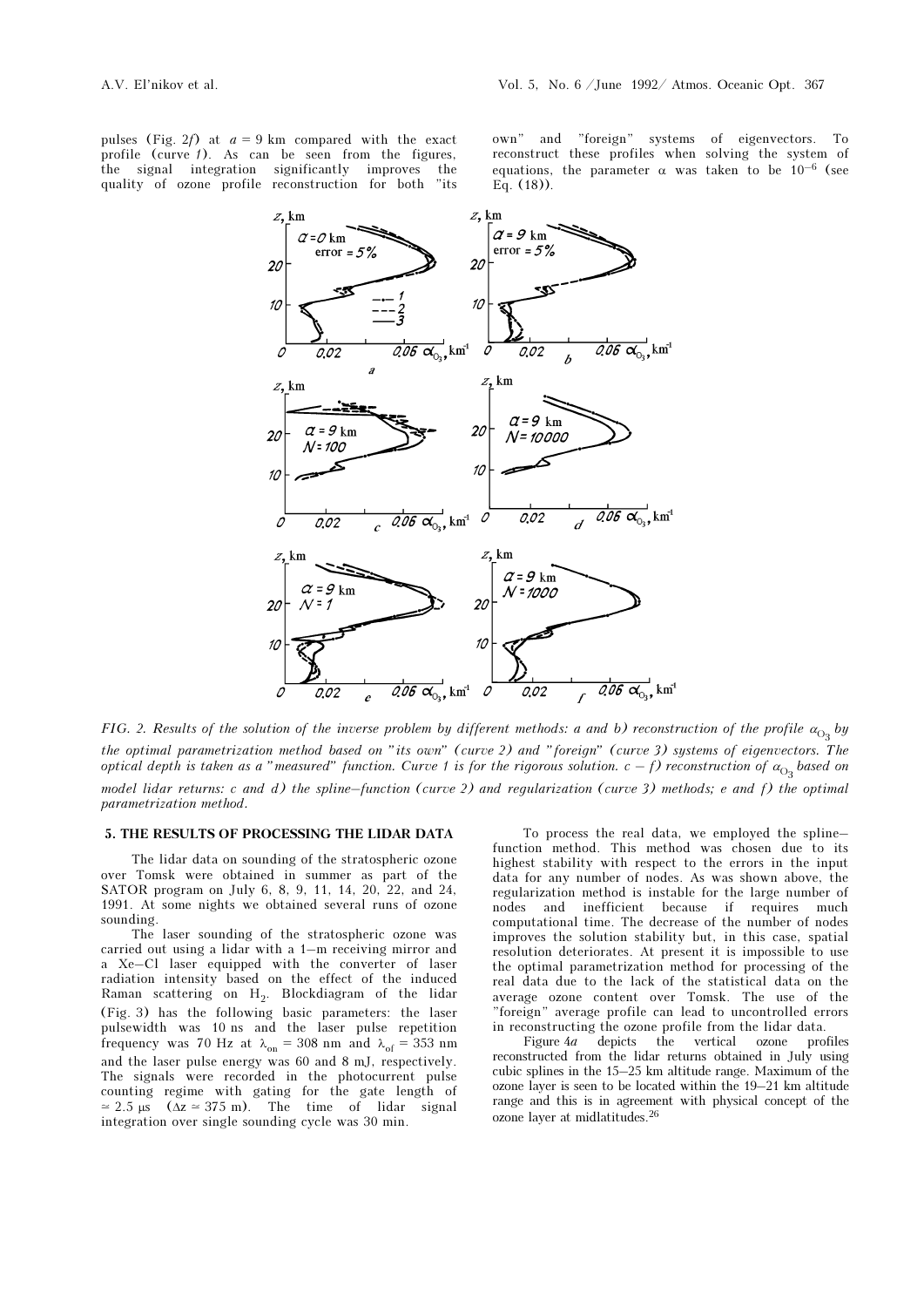

FIG. 3. Block diagram of an ozone bifrequency lidar: 1, 2, 3, and 4) rotating mirrors;  $l_1, \ldots, l_5$  denote focusing and<br>collimating largest d denotes dishmis mirror. By denotes a reseiving mirror 4 m in diametery NoCl de collimating lenses; d denotes dichroic mirror,  $R_a$  denotes a receiving mirror 1 m in diameter; XeCl denotes an excimer laser,  $\text{H}_{2}$  denotes a high–pressure (16 atm) hydrogen cell with induced Raman scattering.



FIG. 4. Ozone profiles reconstructed from lidar returns obtained at different time (a) and relative variation of the total ozone content in the 16–23 km altitude range (b).

It should be noted that the variations of the ozone content in stratospheric maximum over the period of observations were very significant. Thus, e.g., an integral ozone content in the 16–23 km altitude range decreased by more than a factor of two from July 6 to July 9 (see Fig. 4b). At the same time, the dynamic variations were observed even at one night. Figure 5 shows four ozone profiles measured during less than two hours at night on July 11. A dashed line in this figure shows the standard deviation of the recorded profiles from the average one over the entire night period of observations.



FIG. 5. Ozone profiles obtained during four runs at one night (a) and standard deviation about the average profile (b).

In accordance with the analysis of stratospheric weather maps over the indicated period of lidar observations, the air masses of subtropic origin were injected into the midlatitudes (this synoptic situation is described in the present issue). As is well known, at these altitudes in tropics there is an ozone pause with a depleted content of ozone. Thus, the results of the lidar observations of transformation of ozone profiles obtained in July are in a good agreement with synoptic data as well as with the data on ozone "depression" caused by the Pinatubo volcano eruption. Strong variations in ozone profiles at one night are most likely caused by dinamic variations of horizontal displacements of air.

In conclusion, the authors would like to thank S.A. Mikhailov for his kindly given data on the ozone covariation matrix obtained at the Gus–Bei station.

### **REFERENCES**

1. J. Werner, K.W. Rothe, and H. Walther, Appl. Phys. B32, No. 3, 113 (1983).

2. H. Claude and K. Wege, in: Abstracts of Reports at the 14th International Laser Radar Conference, San Candido (1988), p. 392.

3. S. McDermid, S.M. Godin, et al., in: Abstracts of Reports at the 15th International Laser Radar Conference, Tomsk (1990), Vol. 1, p. 129.